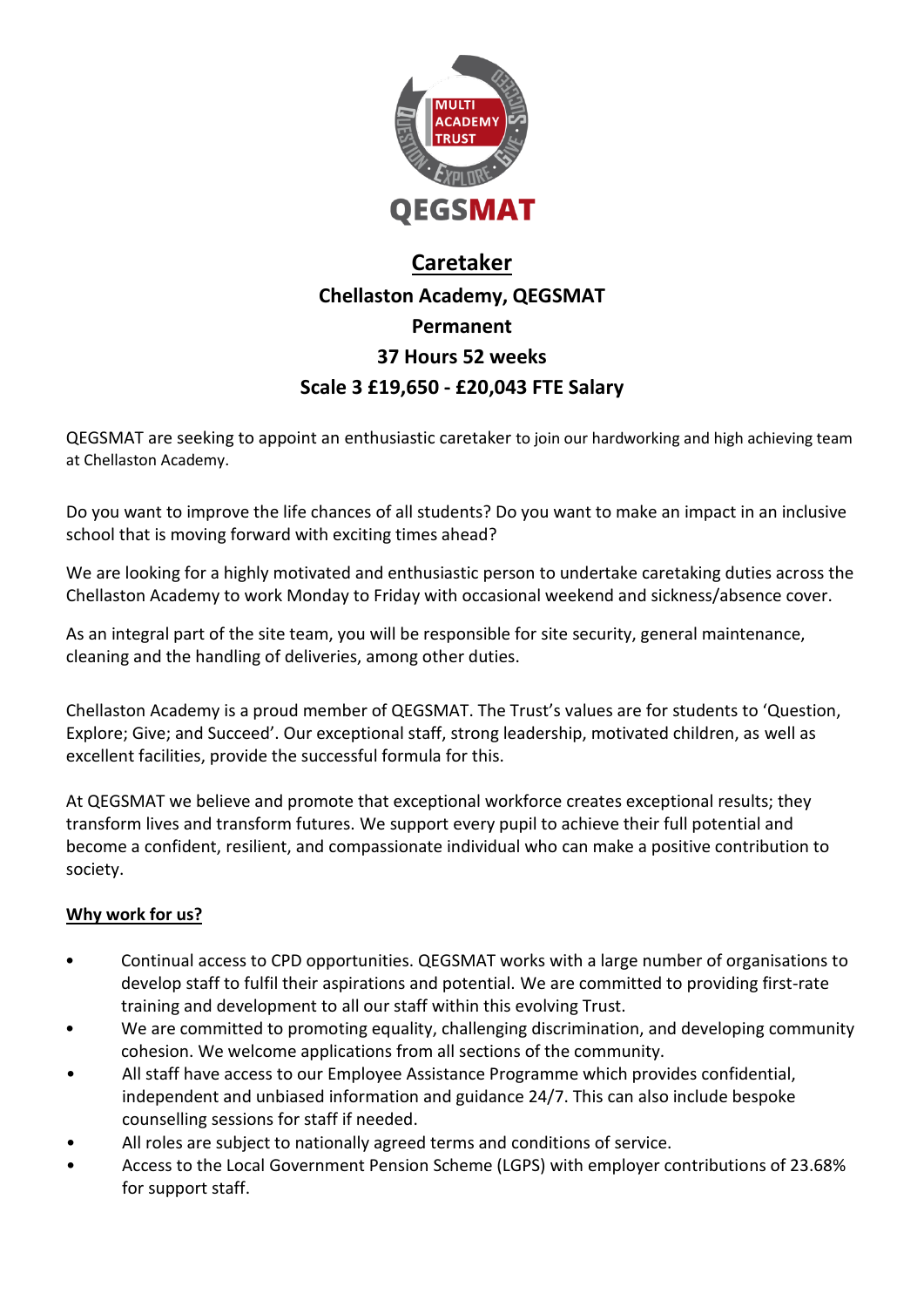- 22 days holiday rising up to 25 days after five years' service; plus an extra 4 days' leave (known as extra statutory and concessionary)
- Family-friendly policies.
- Access to Flu Vaccines.

QEGSMAT is also committed to safeguarding and promoting the welfare of children and young people and expects all staff and volunteers to share this commitment. All appointments are subject to an Enhanced DBS check and be eligible to work in the UK. Further information about our commitment to Safeguarding can be found - <https://www.qegsmat.com/documents/safeguarding>

If you are interested and wish to have an informal conversation to discuss the role or would like to visit the school, we would be happy to arrange this. Please call Phil Thompson, the site manager. Further details about our school can be found on our website: [www.Chellaston.derby.sch.uk](http://www.chellaston.derby.sch.uk/)

To apply for this position, please visit our Trust Website [\(https://www.qegsmat.com/current-vacancies/\)](https://www.qegsmat.com/current-vacancies/) where you can apply via TES.

| Closing date for applications: $1st$ July 2022 |                                        |  |
|------------------------------------------------|----------------------------------------|--|
| Interview date:                                | $11th$ July 2022                       |  |
| Salary:                                        | Scale 3. SCP 5-6 £19.650 - £20.043 FTE |  |
| <b>Potential Start date:</b>                   | To be discussed at interview           |  |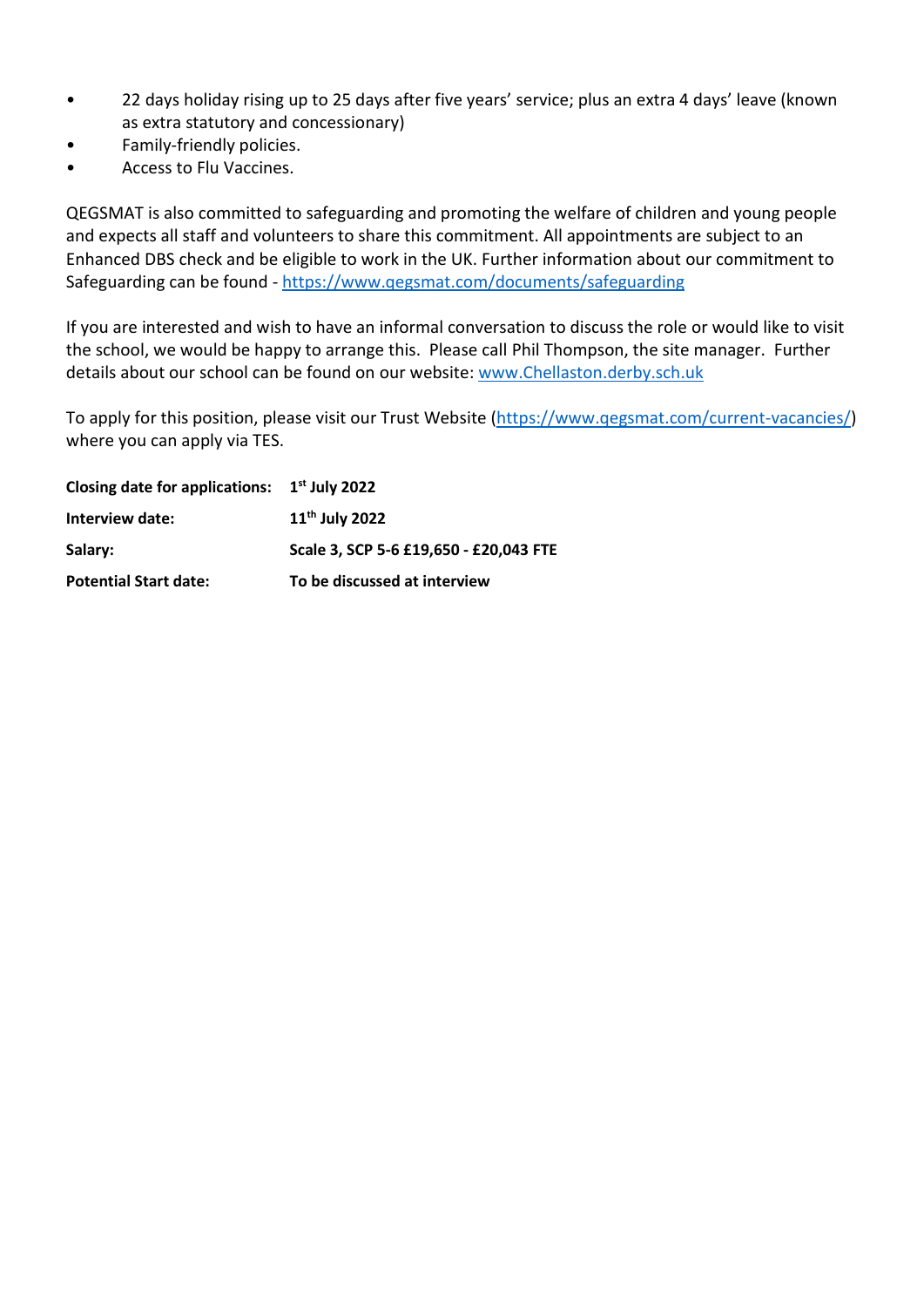

# **JOB DESCRIPTION - CARETAKER**

| <b>Post Title:</b>       | <b>Caretaker</b>                                                               |
|--------------------------|--------------------------------------------------------------------------------|
| <b>Reporting to:</b>     | Site Manager                                                                   |
| Scale:                   | Scale 3, SCP 5-6 £19,650 - £20,043                                             |
| <b>Weekly hours</b>      | 37 hrs – shift pattern on rotation<br>$5am - 1pm$ , $8am - 4pm$ , $2pm - 10pm$ |
| <b>Disclosure Level:</b> | Child Workforce - Enhanced, Childs Barred list                                 |

# **PURPOSE OF THE POST:**

## **Purpose:**

To maintain the security of the premises and its contents (including the operation of fire and burglar alarms and key-holder responsibilities), lighting, heating and cleaning of premises (including the maintenance and operation of plant), providing porterage, defined handyperson duties, and other duties arising from the use of premises

## **Main Duties**

The Caretaker will support the Site Manager in maintaining the security of the premises and its contents including the operation of fire and burglar alarms and key-holder responsibilities and maintenance of lighting and heating systems. The caretaker will also provide porterage and defined handyperson duties and other duties arising from the use of the premises. General Handyperson duties include routine development and maintenance, decorating, repairs and other tasks, which would not normally require the services of an outside contractor.

#### **Duties and Responsibilities:**

#### **Site security, heating and Safety-**

- Maintain security of the premises together with its contents, attend to the Intruder Alarms where applicable, board up and make secure the building(s) following acts of vandalism;
- Attend to the heating of the premises and maintain the required temperatures, ensure boiler plant equipment is cleaned and maintained in accordance with the specification and report faults;
- Attend to the heating of the premises at weekends during the approved winter period i.e. 1st November 30th April when necessary and as agreed;
- Be available to attend in cases of emergency outside the working week, e.g. intruders, fire and flood, etc. in line with the Academy policy and procedures for emergency cover;
- Take reasonable care for the health and safety of themselves and others who may be affected by their activities and, where appropriate, to safeguard the health and safety of all persons under their control and guidance in accordance with the provision of Health and Safety legislation;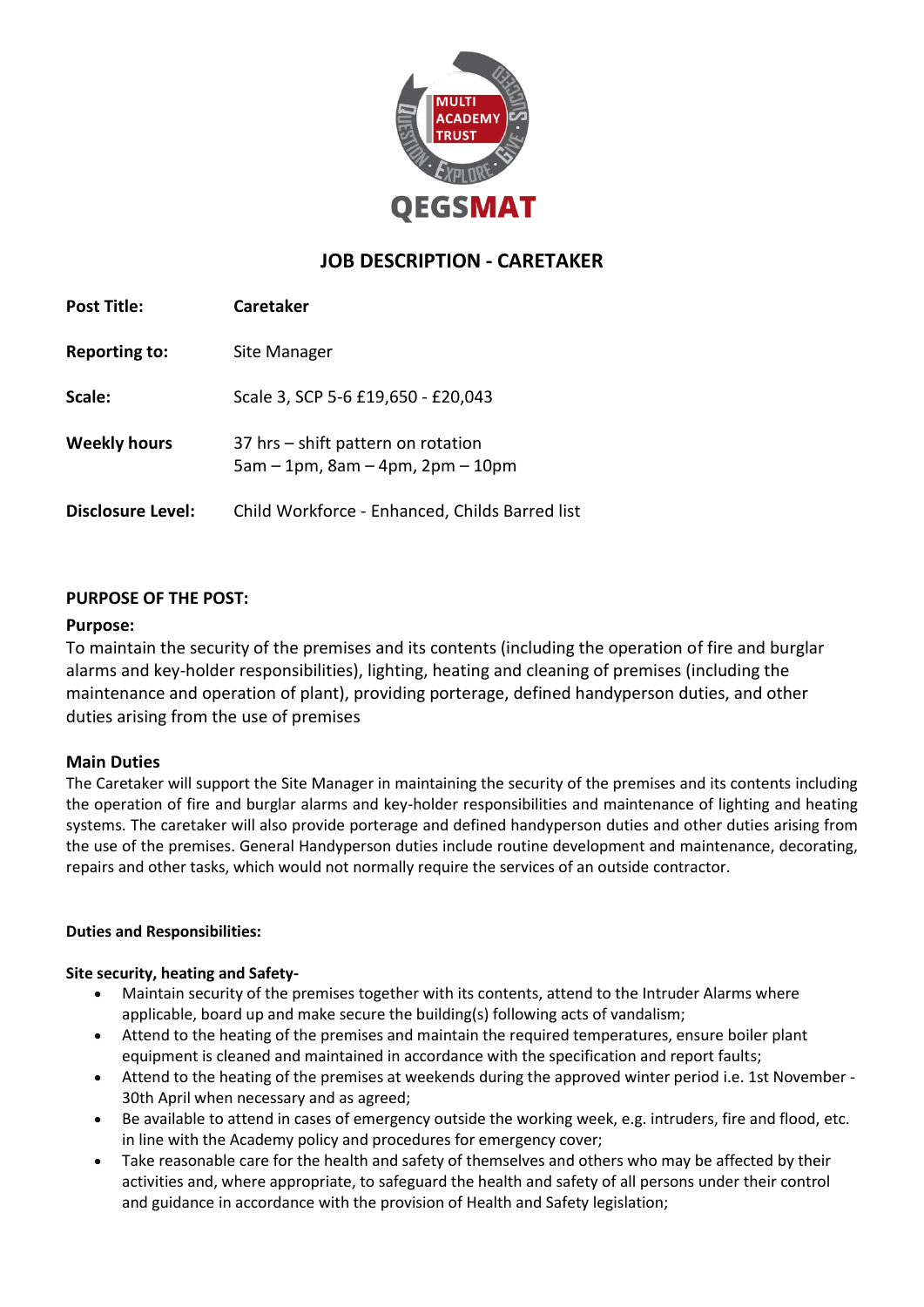• Assist in all necessary testing and recording of fire alarms, water systems and emergency lighting for the purposes of ensuring statutory compliance.

## **Resources**-

- Record all deliveries and maintain the required information, replace consumable items and ensure that adequate supplies are maintained to meet the needs of the establishment and the cleaning contractors;
- Attend to the requirements of the hirers of the premises for the purpose of evening and weekend lettings; to be available to attend evening lettings as agreed during the week and at other times by agreement;
- Give adequate supervision and directive advice to contractors including cleaning staff in order to maintain high standards of cleaning, security, maintenance and janitorial duties; to maintain the required records of timesheets, attendance records etc;
- Provide and assist in dealing with matters concerning building maintenance, including internal decoration and basic plumbing and joinery work;
- Provide a range of "handy person" duties.

# **Porterage and Janitorial Provision**-

- Clean designated areas in the establishment and maintain high standards in these areas; maintain floor surfaces in accordance with the requirements of the Academy's cleaning/janitorial specification;
- Ensure that all exterior hard surfaces including artificial/turfed areas are kept in a clean, tidy and safe condition – including the emptying of litter baskets, the cleaning of drains and gulley's as required, and during the winter months, the salting, de-icing of hard surface areas and moving of snow to ensure access to the premises;
- Remove graffiti from internal and external surfaces immediately it is noticed;
- Assist with the cleaning of internal glass and windows where required;
- Clean, where applicable, overhead kitchen canopies and grease traps;
- Set out furniture, examination desks etc, as requested by the Academy;
- Carry out porterage duties as and when required by the Academy;
- Undertaking such other duties that are commensurate with the post as directed by the Site Manager or the Head of Establishment.

## **METHODS OF WORKING**

The post holder must:

- Maintain confidentiality and observe data protection and associated guidelines where appropriate;
- Maintain an awareness of Safeguarding Children and Every Child Matters initiatives;
- Understand and comply with the academy's Health and Safety Policy in the performance of their duties and responsibilities;
- Carry out the duties of the post in compliance with the academy's Equal Opportunities Policy;
- Understand and comply with all other relevant academy policies;
- Take an active part in appraising their own work against agreed priorities and targets in accordance with the academy's professional development and supervision arrangements;
- Undertake any necessary training associated with the duties of the post;
- Carry out any other reasonable duties and responsibilities within the overall function, commensurate with the grading and level of responsibilities of the post.